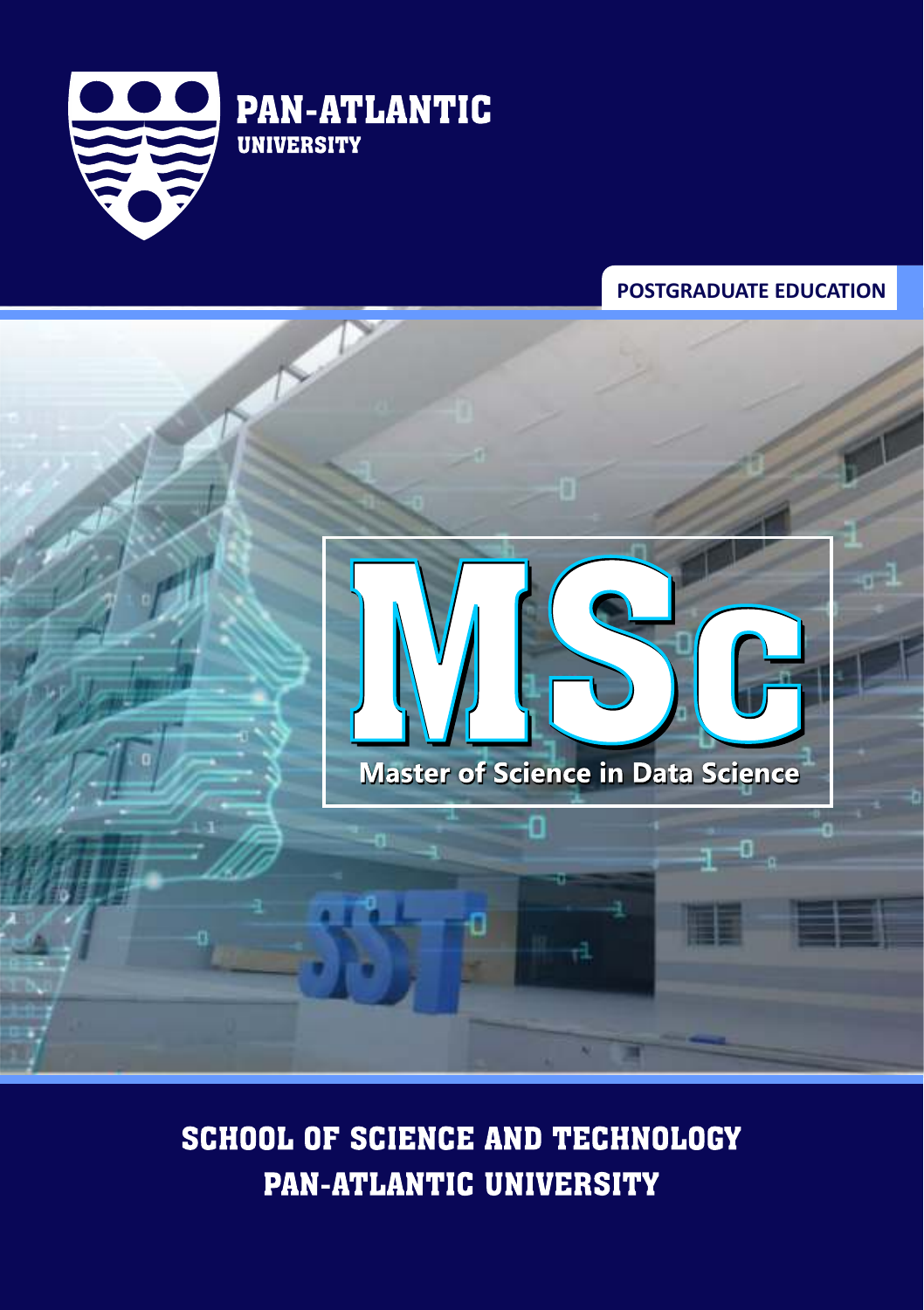



**SCHOOL OF SCIENCE AND TECHNOLOGY PAN-ATLANTIC UNIVERSITY** 

*While every effort has been made, in the compilation of this handbook, to be as accurate as possible with regards to the content, it is still possible that some modifications could occur as time goes on. Besides, in addition to these topics, others might be added.* 

*All changes/alterations will be announced subsequently through routine communication by the School.*

March 2022

## **M OR E INFOR M AT ION**

**Ndidi** (0708 864 1465) **Joy** (0816 482 0228) **Lekan** (0813 555 1765) **David** (0701 782 5427) **Admissions Office**

Pan-Atlantic University (Main Campus), Km 52 Lekki-Epe Expressway, Ibeju-Lekki, Lagos. Tel: 234-1-712 1728; 440 5524 www.pau.edu.ng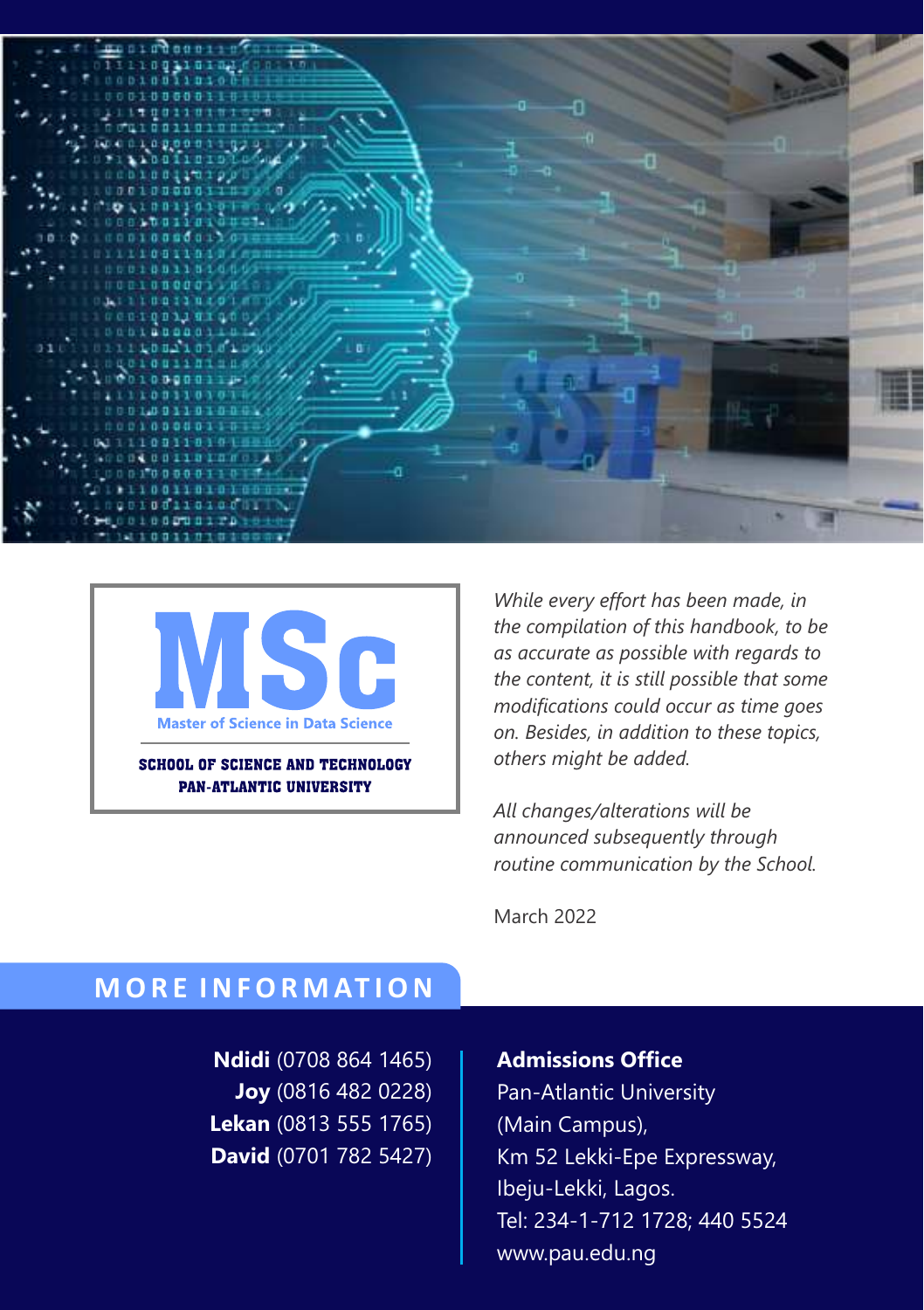#### **Master of Science in Data Science Programme**  School of Science and Technology (SST), Pan-Atlantic University.



|    | 1. About the Pan-Atlantic University (PAU)          | 4  |
|----|-----------------------------------------------------|----|
|    | 2. About the School of Science and Technology (SST) | 5  |
|    | 3. About the Master of Science in Data Science      | 6  |
|    | 4. Philosophy of the Programme                      | 7  |
|    | 5. Objectives of the Programme                      | 8  |
|    | 6. Entry Requirements                               | 9  |
|    | 7. Graduation Requirements                          | 9  |
| 8. | Programme Overview                                  | 10 |
| 9. | <b>Course Descriptions</b>                          | 16 |
|    |                                                     |    |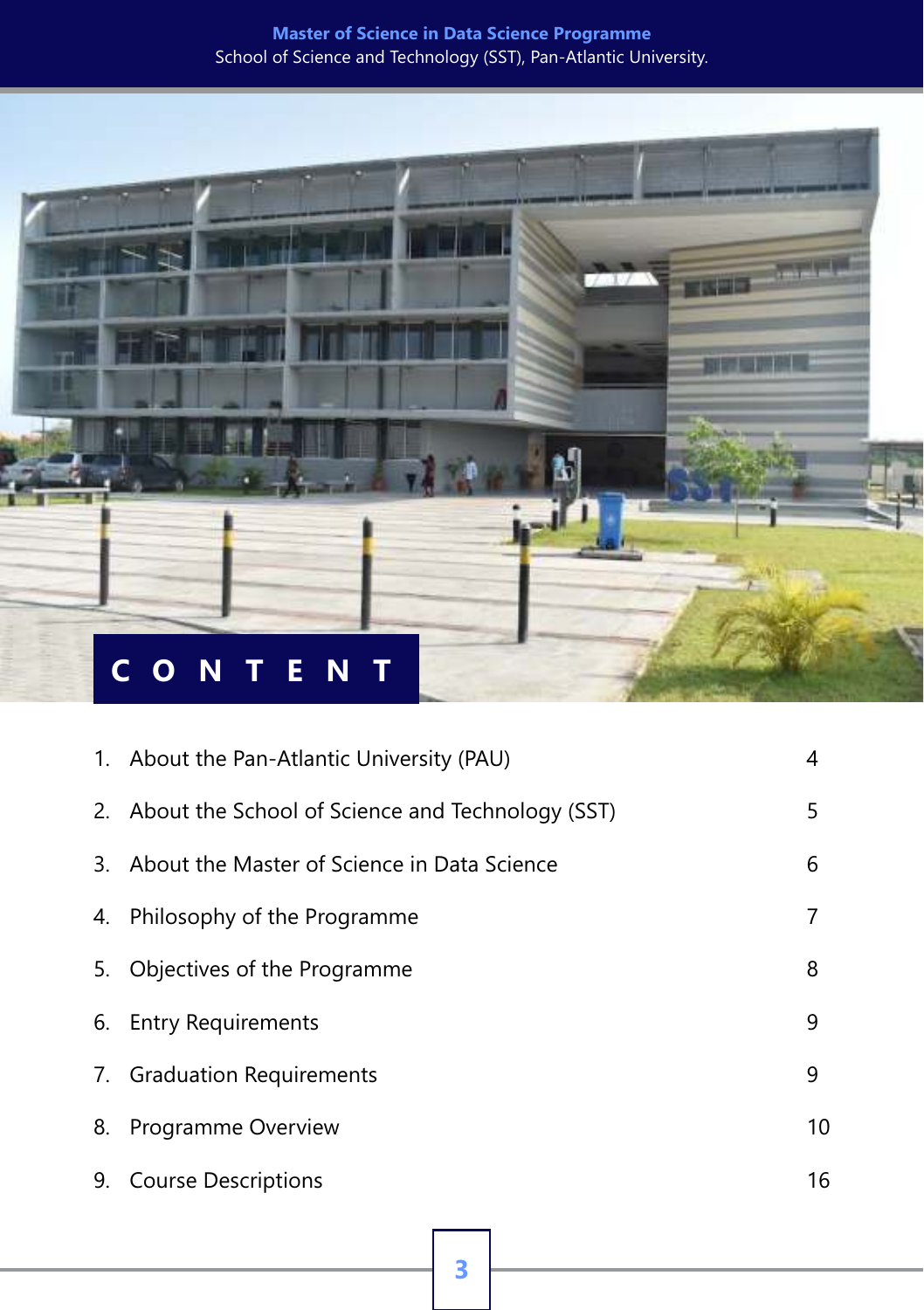### **About Pan-Atlantic University (PAU)**

Pan-Atlantic University has a strong Christian identity, which is reflected in campus life and content of the education we offer. One important characteristic of this identity is the openness of the University to people of all races and religions.

The Mission Statement of the University is: "to form competent and committed professionals and encourage them to serve with personal initiative and social responsibility the community in which they work, thereby helping to build a better society in Nigeria and Africa at large".

Pan-Atlantic University contributes to national development through the provision of academic programmes that are relevant to the needs of the country. We are open to all people regardless of their nationality, race, sex, religion or ethnic group

The objective of education in our university is the well-rounded formation of the human person. This is why an important component of every programme is the inclusion of a good number of courses in the humanities. We also seek, by deliberate design of our programmes, to inculcate and groom the entrepreneurial spirit in our students and participants. The university aims at nurturing individuals who are professionally competent, creative and enterprising, zealous for the common good and able to make free and morally upright decisions and who thus act as positive agents of change in service to the society.

The name University implies a universal mentality: openness to other persons, ideas, areas of knowledge, cultures far and near, without discrimination.

The University is also a place that fosters and stimulates study and a permanent search for the truth. This involves the labour of intelligence, intellectual honesty and the desire to learn, combined with the desire to continually overcome one's limits. In addition, university studies require a cultivation of one's own personality and the development of the habits necessary for professional and social life.

*"The objective of education in our university is the well-rounded formation of the human person."*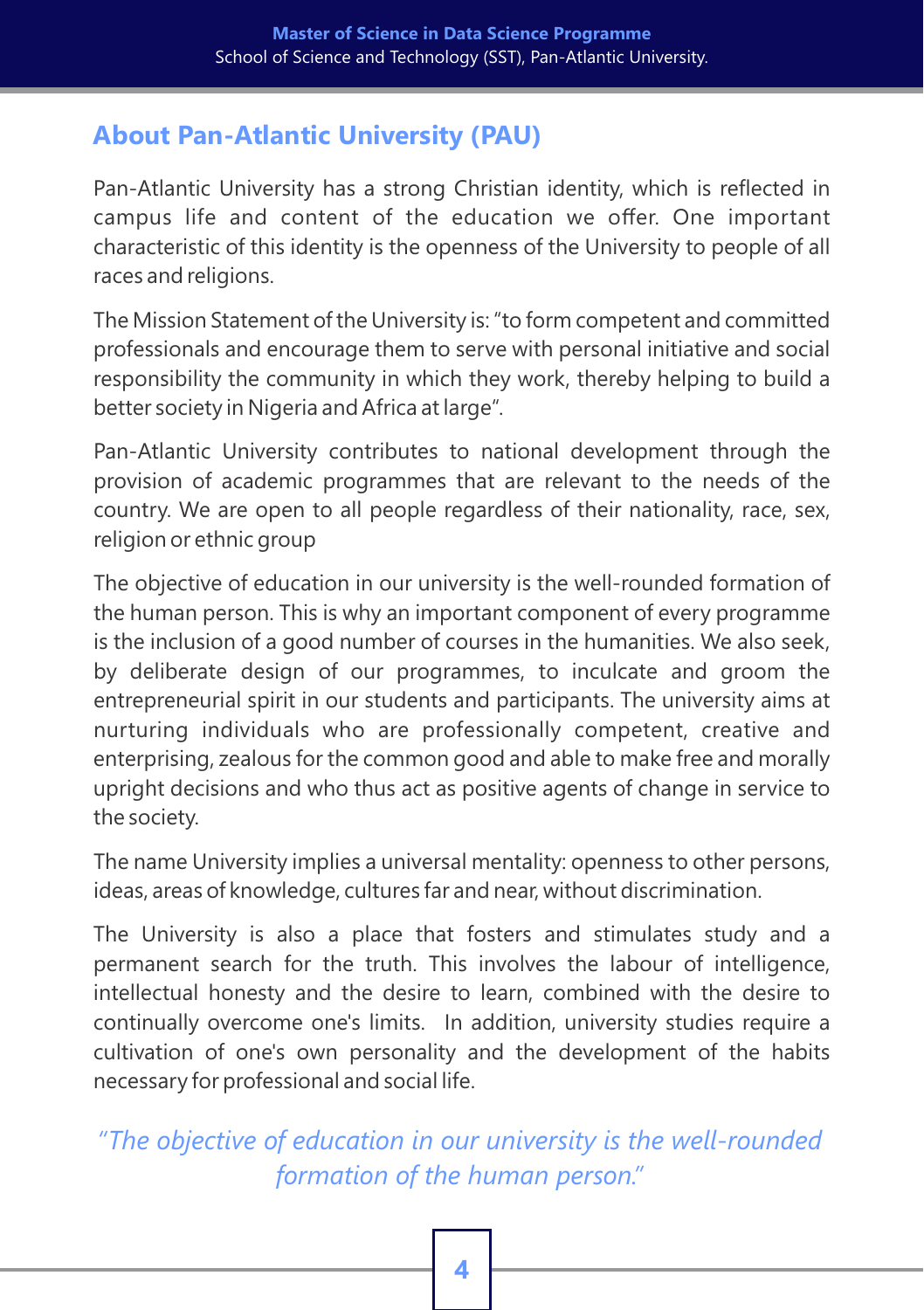### **About School of Science and Technology (SST)**



The School of Science and Technology (SST) is a community of people committed to creating and transmitting knowledge and competencies in science, engineering and technology by "forming competent and socially responsible science and engineering professionals who are committed to the promotion of the common good of society and the advancement of the scientific and engineering profession."

In order to achieve this mission, the School seeks to:

- Provide practice-based, student-centred and industry-relevant programmes that address technical expertise, industrial management, and ethical responsibility.
- Develop partnerships and engage with relevant stakeholders through applied research that provides solutions to industry problems and enhance engineering pedagogy.
- Provide entrepreneurship education along with science and engineering education.

SST offers first degree programmes in the following courses:

- **•** B.Eng. programme in Mechanical Engineering
- B.Eng programme in Electrical/Electronic Engineering
- BSc in Computer Science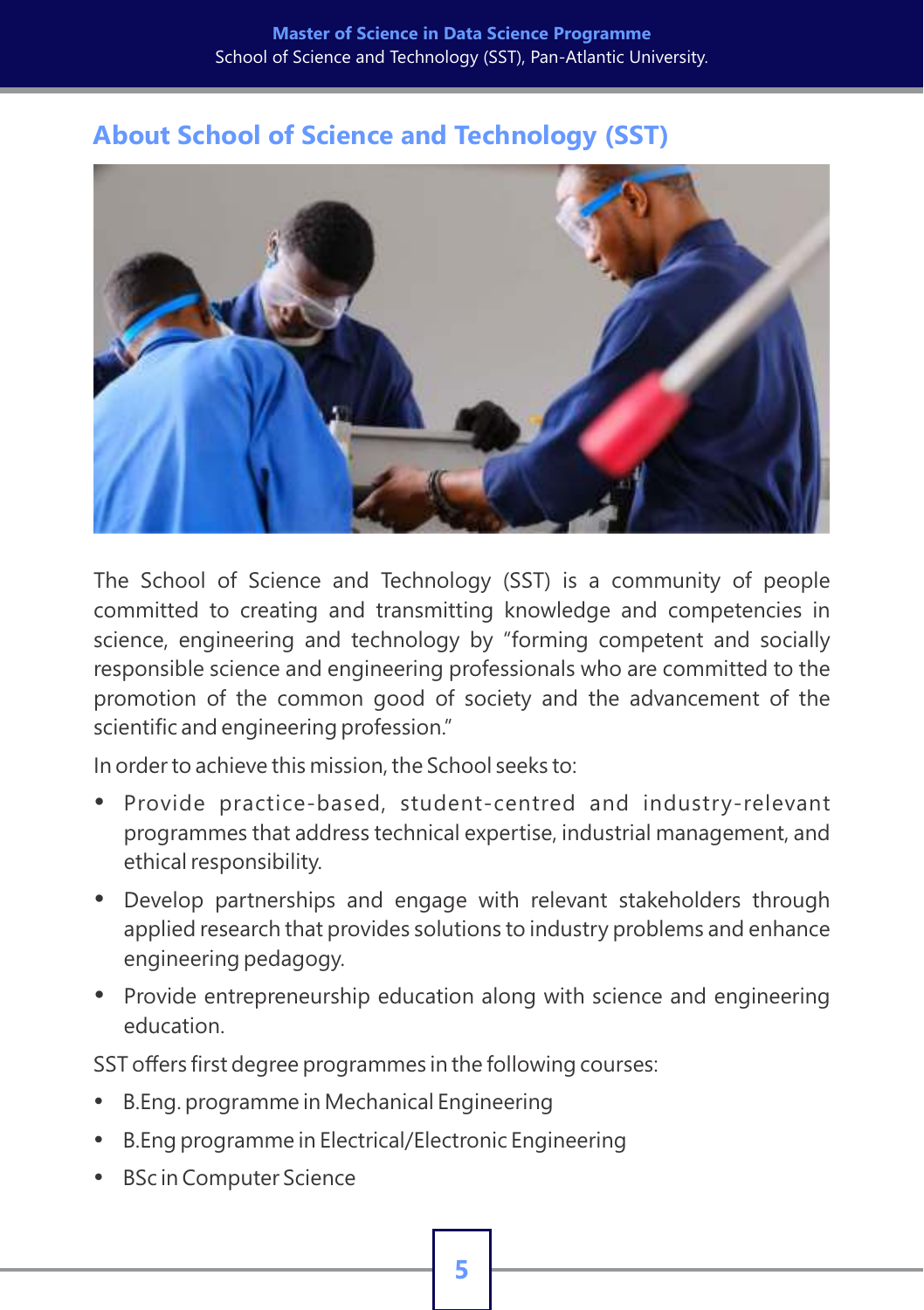#### **About the Master of Science in Data Science**

The Masters in Data Science seeks to bring knowledge of data analytics closer to business expertise by equipping participants with the ability to draw meaningful insights from wide range of structured, semi-structured and unstructured data, with varied levels of sizes and complexities. Participants will acquire the requisite skills needed to identity, extract, prepare, analyze, interpret and present results, with AI-driven enhancements. In addition, participants will be able to lead the implementation of innovative data science projects in real-world environments, applying the concepts to varied sectors of interest.

The master's programme is on the one hand, for anyone whose objective is to acquire professional competence in data science, at the service of the industry. On the other hand, it is a pathway to further specialization at doctoral level.

#### **Rationale/Justification**

Data science is a dynamic and rapidly growing area in the present society and predictably in the future society where so much tacit knowledge is hidden in the massive amount of data constantly generated from activities, especially those of digital nature. The need for individuals with good data science skills and understanding who can draw meaningful insights from data cannot be overemphasized. This need will continue to grow.

The following is an outline of rationale/justification for the Data Science programme:

- We are immersed in data especially those that are result of digital footprints
- Expertise in data science enables the graduate to solve complex, challenging problems.
- Data science jobs are here to stay, regardless of where you are located.
- Expertise in data science helps the graduate even if his/her primary career choice is something else.
- Data science offers great opportunities for true creativity and innovativeness, creating value by drawing meaningful insights from data.
- Data science has space for both collaborative work and individual effort.
- Data science is an essential part of well-rounded academic preparation.
- Future opportunities in data science are without boundaries.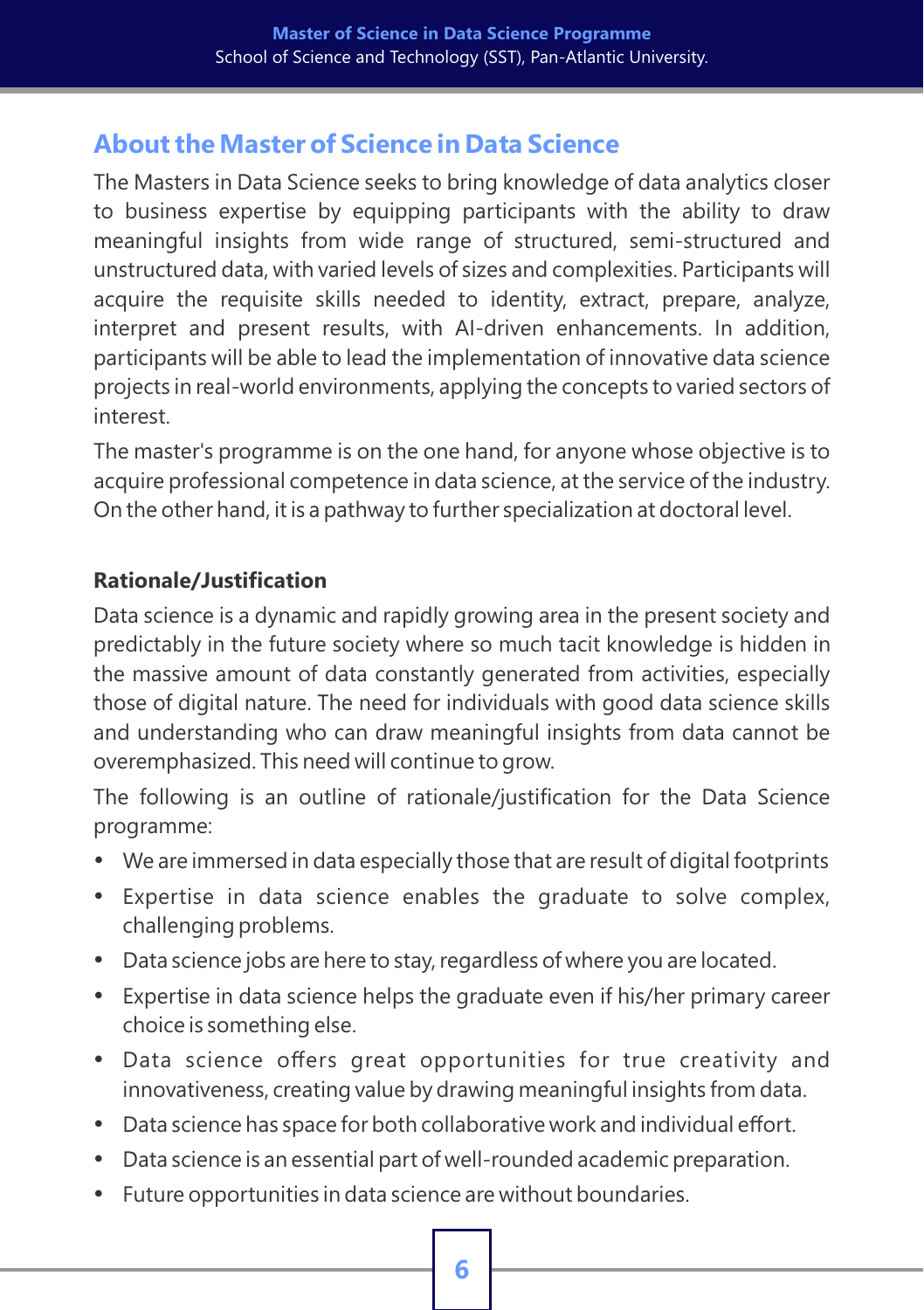#### **Philosophy of the programme**

*"The participants will be trained to uphold the highest intellectual, ethical and professional values that promote creativity, critical knowledge, social responsibility, and the spirit of enterprise."* 



The fundamental aim of the programme is tied to that of the University and it is to form competent and socially responsible data science professionals who are committed to the promotion of the common good of society and the advancement of the data science profession.

The MSc programme in Data Science of the Pan-Atlantic University is informed by the aspiration to train data science professions to bring knowledge of data analytics closer to business expertise by equipping participants with the ability to draw meaningful insights from wide range of structured, semi-structured and unstructured data, with varied levels of sizes and complexities. The participants will be trained to uphold the highest intellectual, ethical and professional values that promote creativity, critical knowledge, social responsibility, and the spirit of enterprise. The programme will prepare students for careers in data science in private and public sectors alike. With the skills students will acquire in this programme, they will be better equipped to improve individual and corporate performance, with the resultant impact on national productivity and economic growth.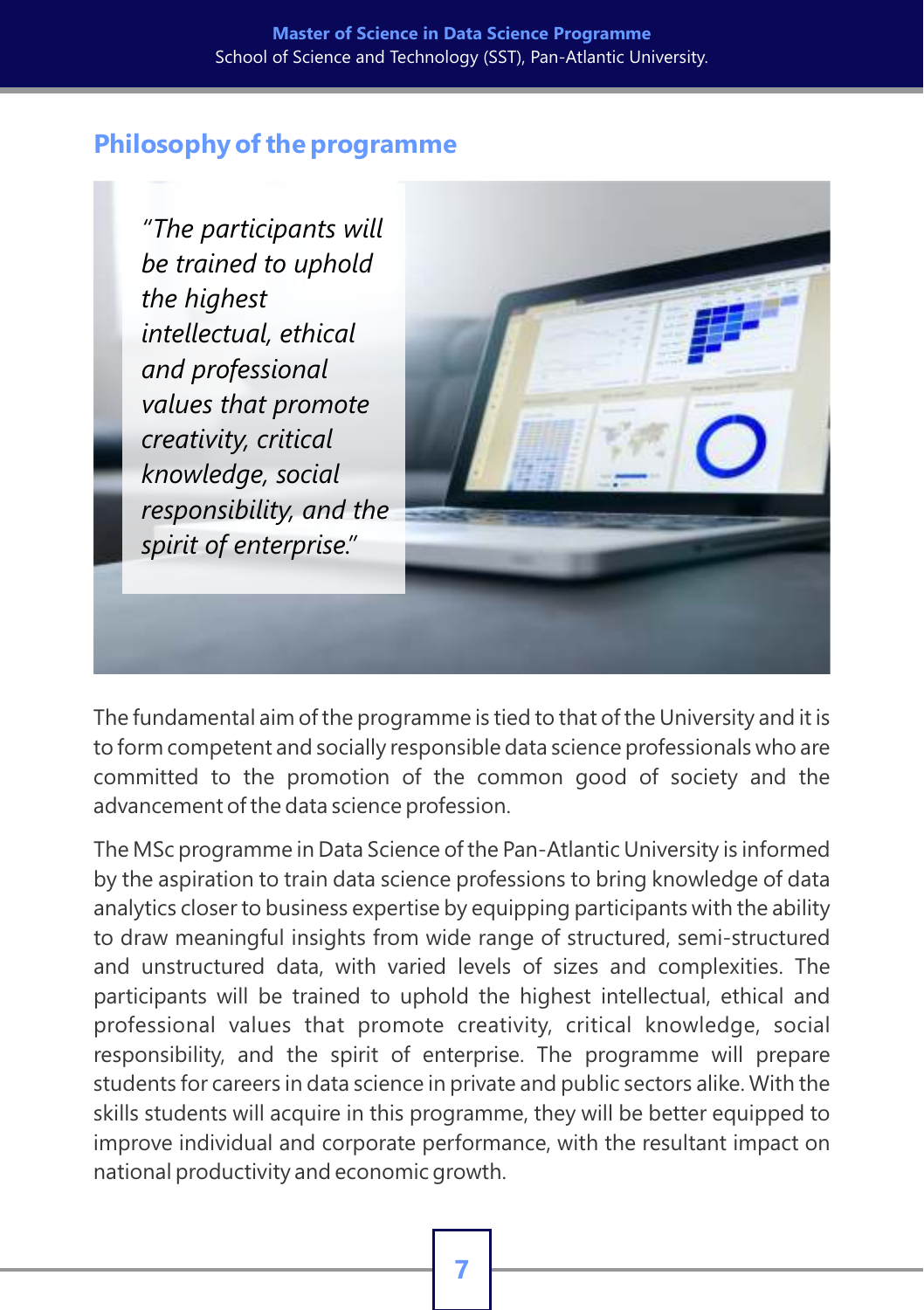### **Aims/Objectives of the Programme**

The vision of the School is to be internationally recognized as a prestigious institution offering high-class education in Science and Technology disciplines; to be a reference point for research in Africa, and a leading training centre for science and technology practitioners. It is expected that the level and high standard of the School will influence positively all other faculties of its nature across the country.

As part of the programme's specific objectives, participants will acquire the requisite skills needed to identity, extract, prepare, analyze, interpret and present results, with AI-driven enhancements. In addition, participants will be able to lead the implementation of innovative data science projects in realworld environments, applying the concepts to varied sectors of interest.

The master's programme is on the one hand, for anyone whose objective is to acquire professional competence in data science, at the service of the industry. On the other hand, it is a pathway to further specialization at doctoral level.



*"The programme will prepare students for careers in data science in private andpublic sectors alike."*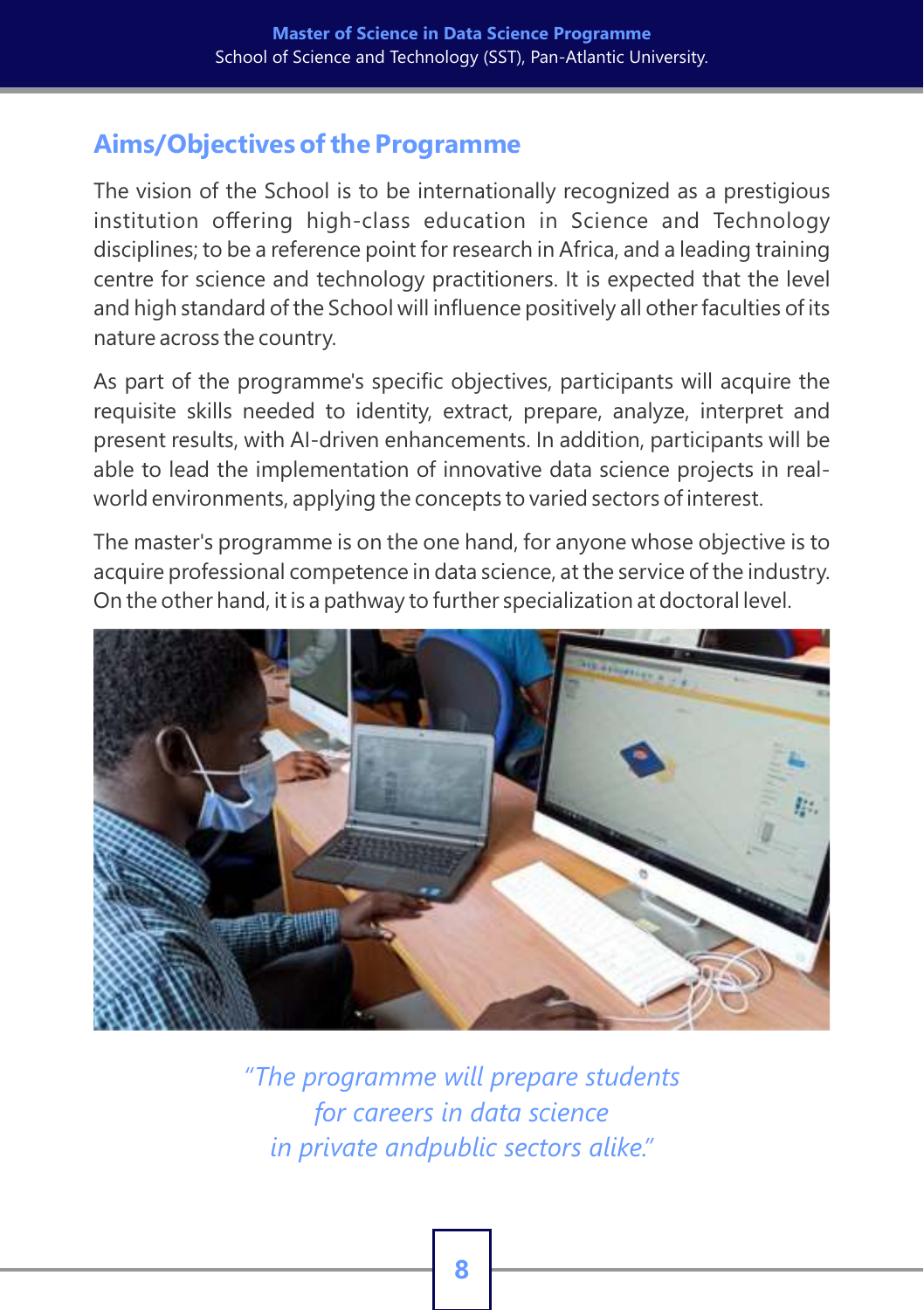#### **Entry Requirements**

- At least hold a bachelor degree in any information science related discipline
- (HND holders require an additional Postgraduate Diploma in a relevant field)
- Be fluent in English language

# **Graduation Requirements**

The following regulations shall govern the conditions for the award of Master of Science (MSc) degree;

- (a) Candidates should have registered for a minimum of 42 units of courses.
- (b) Candidates must have registered and passed all the compulsory courses specified for the programme.

#### **Minimum number of Earned Credit Hours for graduation:**

To graduate, the candidates must have passed a minimum of 30 units (which must include the compulsory units).

#### **Minimum No. of years for graduation:**

One year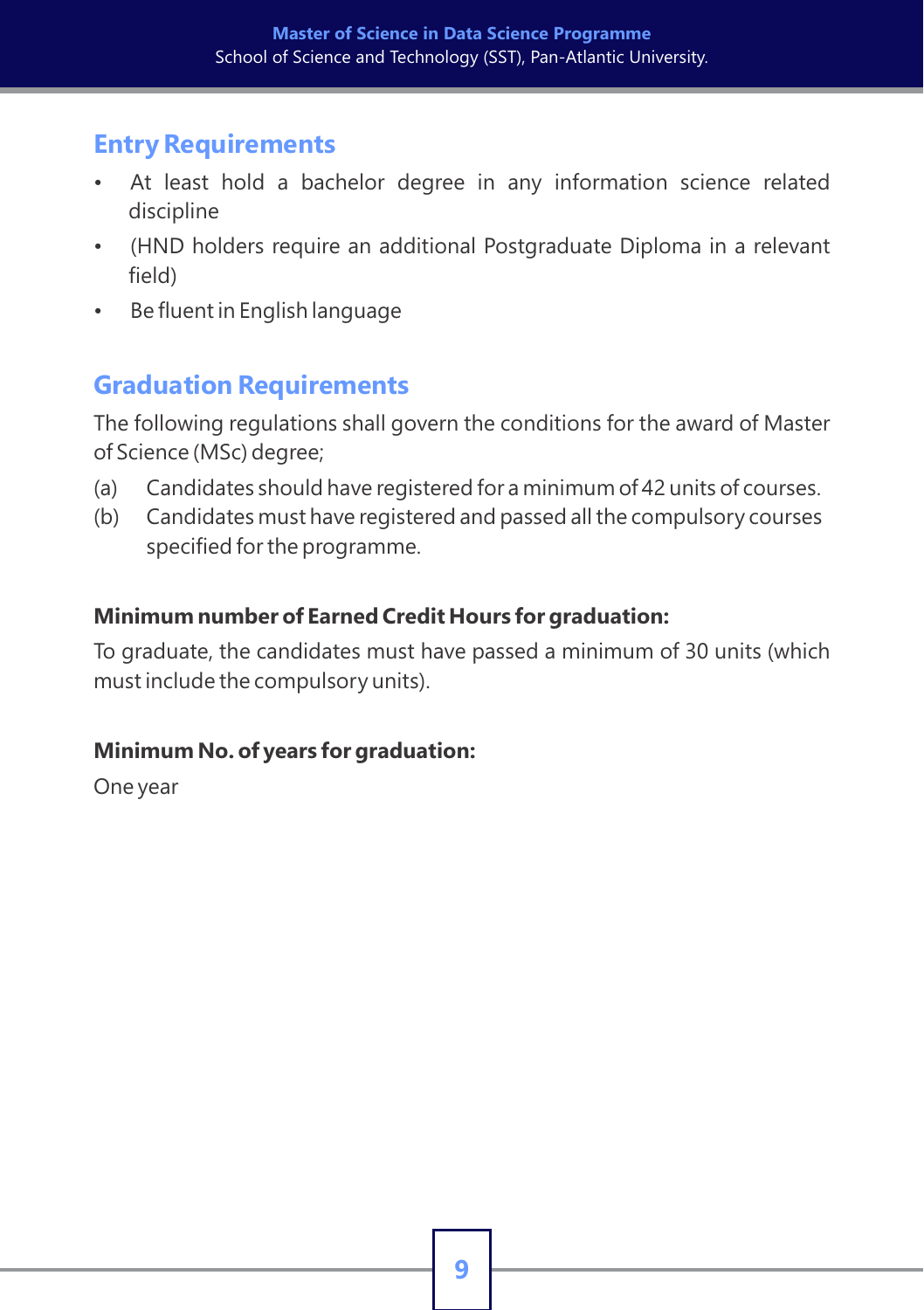#### **Master of Science in Data Science Programme**  School of Science and Technology (SST), Pan-Atlantic University.



#### **Programme Overview**

#### **Full-time Equivalent**

- **Duration:** 11 Months (spread across two semesters)
- **Total Required Credit per Semester:** 24

#### **Modular Delivery Approach (Employment compatible)**

- **Duration:** 14 Months (spread across three semesters)
- **Total Required Credit per Semester:** 15

(18 for 3rd Semester which includes 6 for Thesis)

**[Only the modular delivery approach is available at this time]**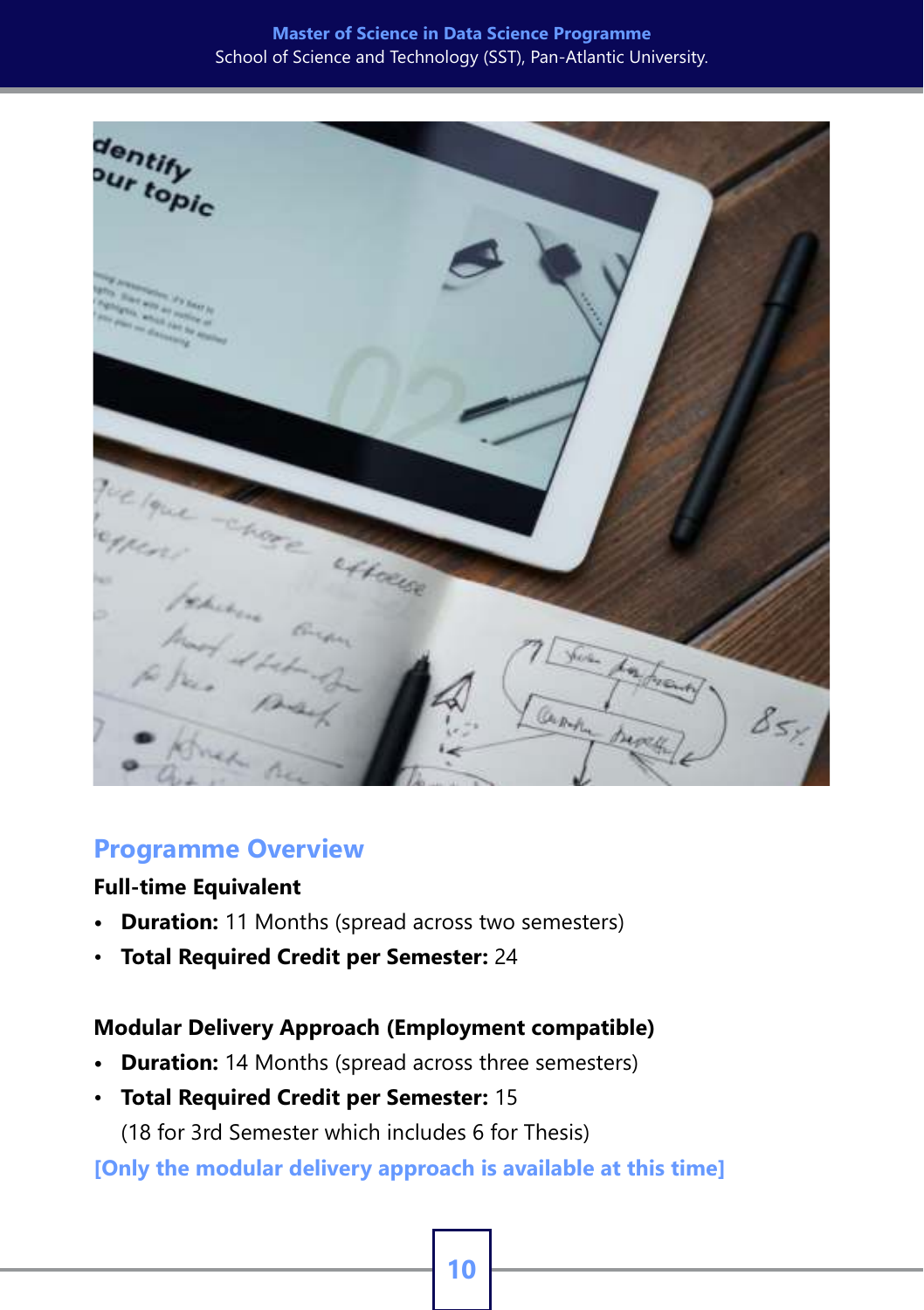#### **Pre-first-semester Brush-up Phase:**

- Candidates judged to be inadequately technically prepared to begin the first semester work, will be required to go through a self-paced Brush-up Curriculum. Participating in this phase is optional for the rest.
- **Duration:** 2 months (prior to first semester date)

#### **The Brush-up Curriculum** includes (in order):

- 1. Programming Primer
- 2. Statistics Primer
- 3. Mathematics Primer

#### **Calendar Summary (Modular):**

- **Brush-up Phase:** July to August inclusive
- **Semester 1:** September to December inclusive. Examinations in the third week of December.
- **Semester 2:** January to April inclusive. Examinations in the last week of April.
- **Semester 3:** May to August inclusive. Examinations in the last week of August
- **Dissertation Defense** in October
- **Convocation** in December

#### **Lectures**

- **Electronically:** Every Saturday (except Convocation and Intensive weeks)
- **Physically:** Two Intensive Weeks (Monday to Friday) per Semester
- **Engagement on eLearning Platform:** Continuous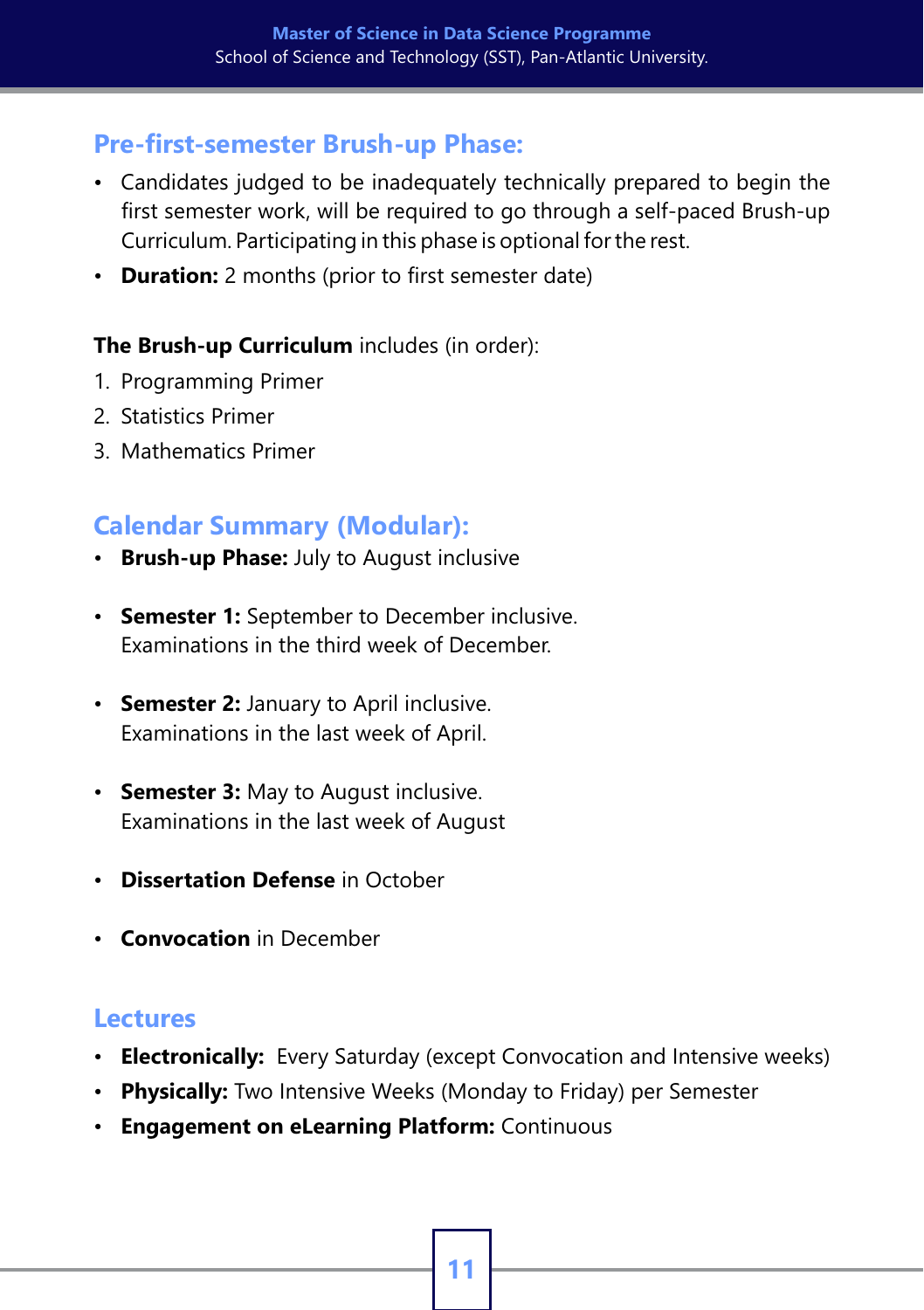#### **Course Descriptions**

# **First Semester**

| <b>Course Code</b> | Course                                            | <b>Credit</b> |
|--------------------|---------------------------------------------------|---------------|
| <b>DAT601</b>      | <b>Fundamentals of Data Science and analytics</b> | 3C            |
| <b>DAT603</b>      | <b>Statistical Methods</b>                        | 3C            |
| <b>DAT605</b>      | Database Modeling and Database systems            | 3C            |
| <b>DAT607</b>      | <b>Foundational Mathematics for Data Science</b>  | 3R            |
| <b>DAT609</b>      | Research Methodology for Data Science             | 3C            |
| <b>DAT611</b>      | Tools and Platforms for Data Science              | 3R            |
| <b>DAT613</b>      | <b>Programming for Data Science</b>               | 3R            |

# **First Semester Elective Courses (Full-time Equivalent):**

| <b>Course Code</b> | <b>Course</b>                                      | <b>Credit</b> |
|--------------------|----------------------------------------------------|---------------|
| <b>DAT615</b>      | Computer Vision and Internet of Things (IoT)       | 3E            |
| <b>DAT617</b>      | Data Management, Visualization and<br>Presentation | 3E.           |
| DAT619             | <b>Predictive Analytics for Business</b>           | 3F            |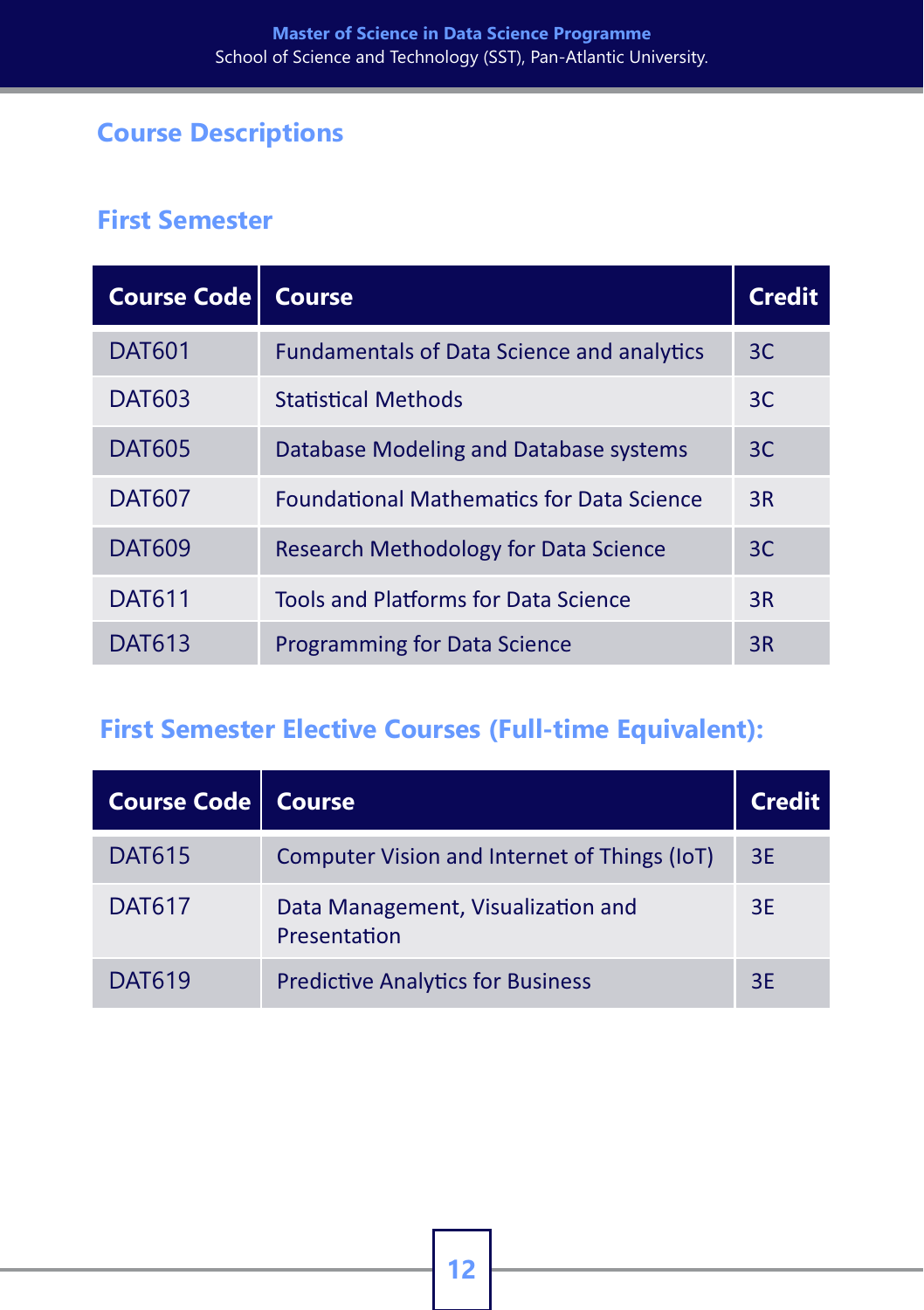# **Second Semester (Full-time Equivalent):**

| Course Code Course |                                    | <b>Credit</b> |
|--------------------|------------------------------------|---------------|
| <b>DAT602</b>      | <b>Business Cases and Analysis</b> | 3C            |
| <b>DAT604</b>      | <b>Machine Learning</b>            | 3C            |
| <b>DAT606</b>      | DeepLearning                       | 3R            |
| <b>DAT608</b>      | Big data technologies              | 3R            |
| <b>DAT610</b>      | <b>Ethics and Privacy</b>          | 3R            |
| <b>DAT612</b>      | <b>Masters Thesis</b>              | 6C            |

# **Second Semester Elective Courses (Full-time Equivalent):**

| <b>Course Code Course</b> |                                                          | <b>Credit</b> |
|---------------------------|----------------------------------------------------------|---------------|
| <b>DAT614</b>             | <b>Advanced Mathematical Methods</b><br>for Data Science | 3E            |
| <b>DAT616</b>             | Natural Language Processing                              | 3F.           |
| <b>DAT618</b>             | <b>Bioinformatics</b>                                    | 3F            |
| <b>DAT620</b>             | Blockchain, Web and Mobile Technologies                  | $-3E$         |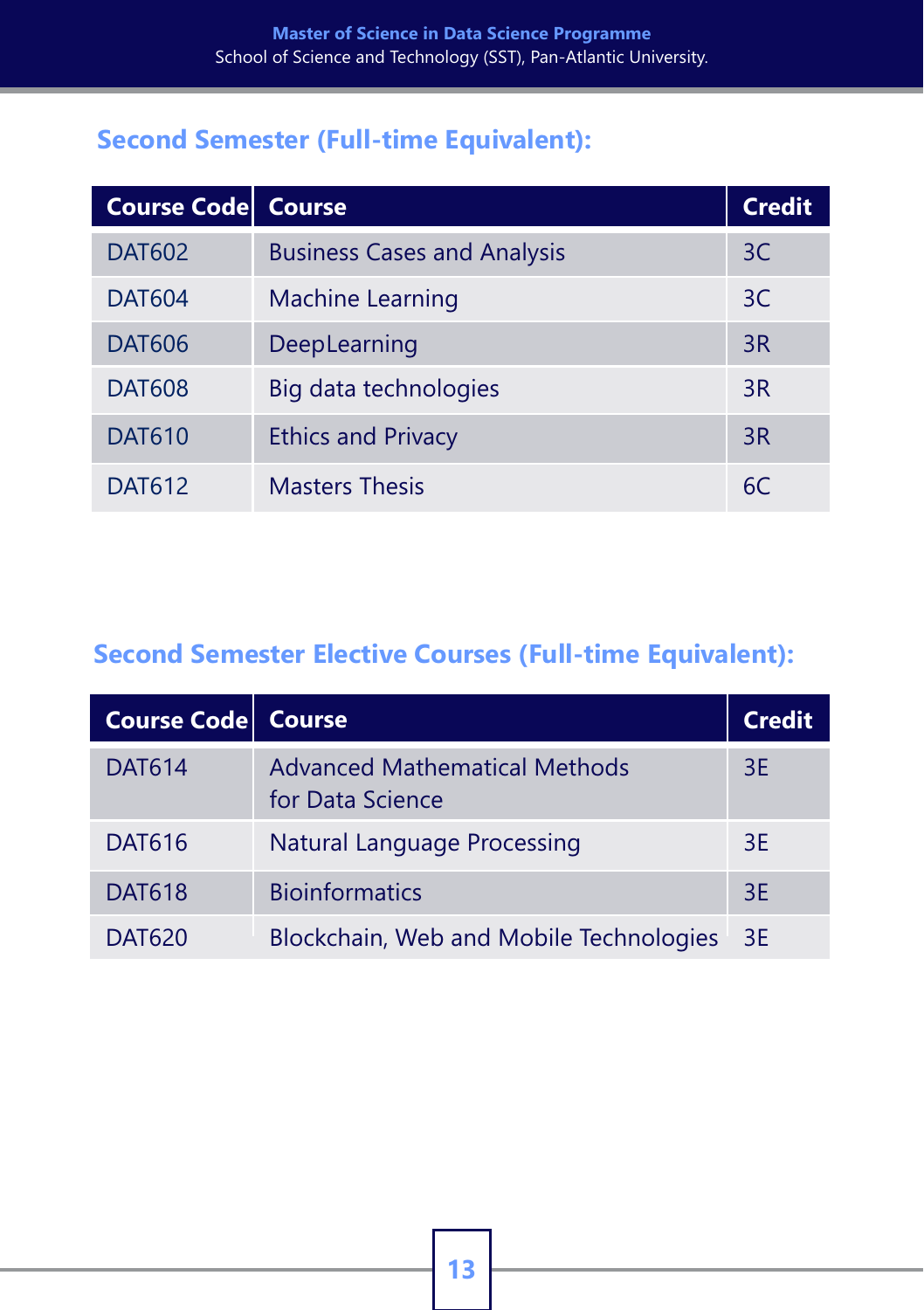# **Syllabus (Modular)**

## **First Semester (Modular Equivalent):**

| <b>Course Code Course</b> |                                                      | <b>Credit</b> |
|---------------------------|------------------------------------------------------|---------------|
| <b>DAT601</b>             | <b>Fundamentals of Data Science and</b><br>Analytics | 3C            |
| <b>DAT605</b>             | Natural Language Processing                          | 3C            |
| <b>DAT607</b>             | <b>Foundational Mathematics for Data</b><br>Science  | 3B            |
| <b>DAT609</b>             | Research Methodology for Data Science                | 3C            |
| DAT613                    | <b>Programming for Data Science</b>                  | 3B            |

# **Second Semester (Modular Equivalent):**

| <b>Course Code Course</b> |                                             | <b>Credit</b> |
|---------------------------|---------------------------------------------|---------------|
| <b>DAT603</b>             | <b>Statistical Methods</b>                  | 3C            |
| <b>DAT611</b>             | <b>Tools and Platforms for Data Science</b> | 3R            |
| <b>DAT602</b>             | <b>Business Cases and Analysis</b>          | 3C            |
| <b>DAT604</b>             | <b>Machine Learning</b>                     | 3C            |
| <b>DAT606</b>             | Deep Learning                               | 3R            |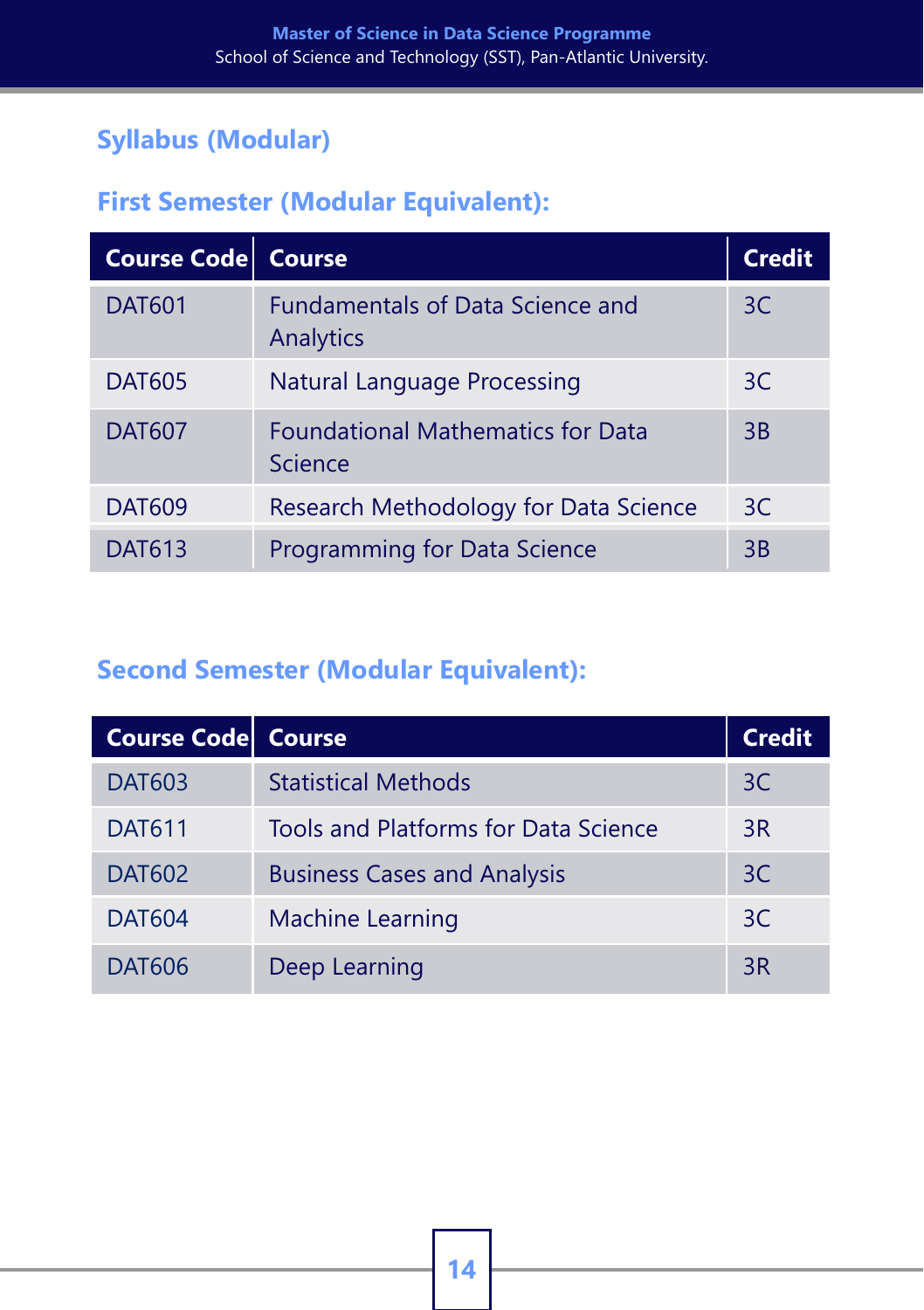# **Third Semester (Modular Equivalent):**

- Made up of Core Courses and Electives
- At least 6 credit units of Electives (i.e. two courses) must be taken and passed. A student may however enroll for up to three (max) Elective courses

### **Core Courses in Third Semester**

| <b>Course Code Course</b> |                           | <b>Credit</b> |
|---------------------------|---------------------------|---------------|
| <b>DAT608</b>             | Big data technologies     | 3R            |
| <b>DAT610</b>             | <b>Ethics and Privacy</b> | 3R            |
| DAT612                    | <b>Master's Thesis</b>    |               |

#### **Electives**

(Only the top three in the order of demand will be offered in each academic session)

| <b>Course Code</b> | <b>Course</b>                                      | <b>Credit</b> |
|--------------------|----------------------------------------------------|---------------|
| <b>DAT615</b>      | Computer Vision and Internet of Things (IoT)       | 3E            |
| <b>DAT617</b>      | Data Management, Visualization and<br>Presentation | 3E            |
| <b>DAT619</b>      | <b>Predictive Analytics for Business</b>           | 3E            |
| <b>DAT614</b>      | Advanced Mathematical Methods for<br>Data Science  | 3E            |
| <b>DAT616</b>      | <b>Natural Language Processing</b>                 | 3E            |
| <b>DAT618</b>      | <b>Bioinformatics</b>                              | 3E            |
| DAT620             | Blockchain, Web and Mobile Technologies            | 3E            |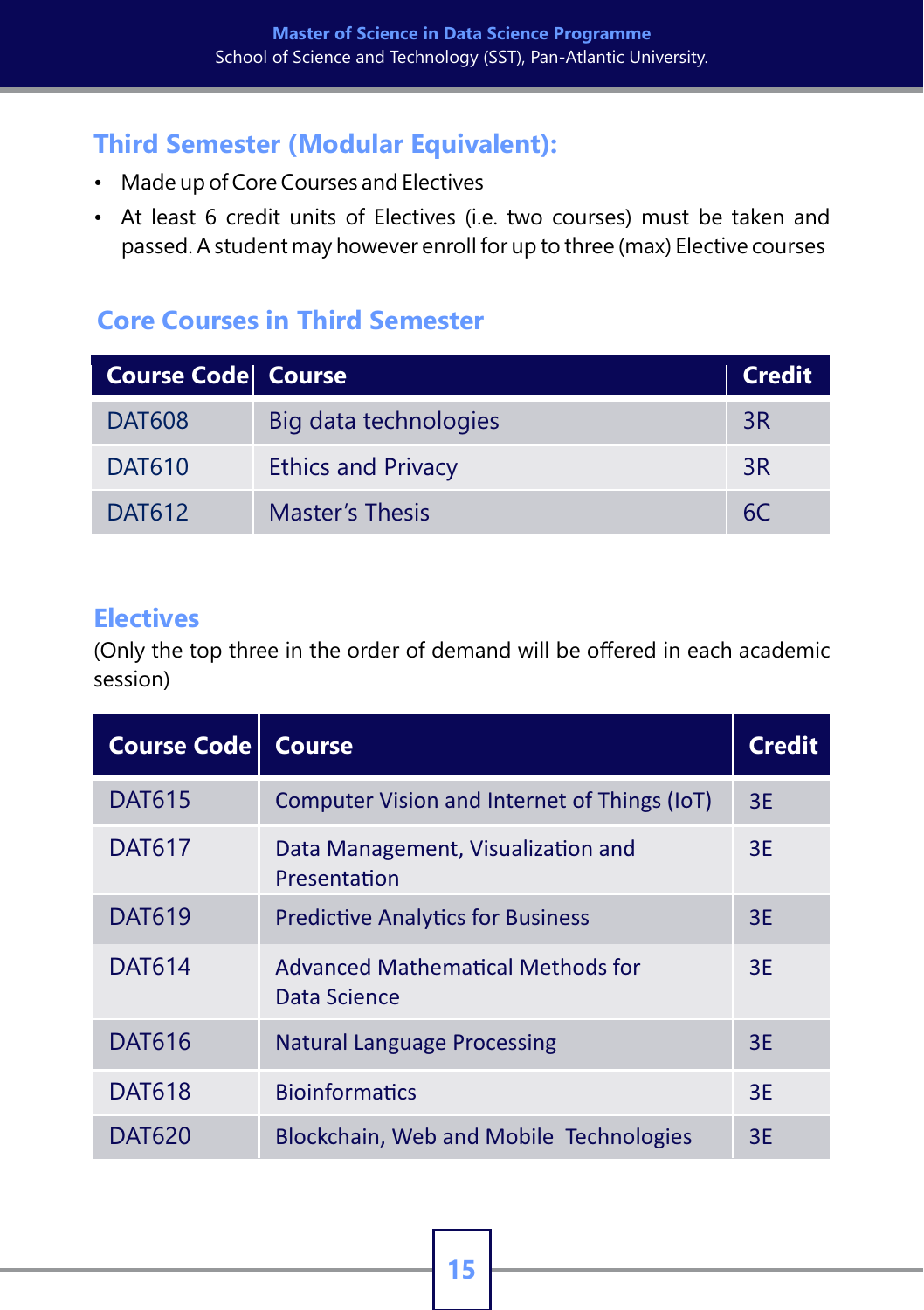# **Course Description**

## **DAT 601: Fundamentals of Data Science and Analytics**

This course provides an accessible, nontechnical overview of the field, covering the vocabulary, skills, jobs, tools, and techniques of data science and analytics.

Students will learn to identity the relationship between data science and other data-driven fields such as machine learning and artificial intelligence.

They will review the primary practices: gathering and analyzing data, formulating rules for classification and decision-making, and drawing actionable insights.

By the end, students would have learnt how data science can help them make better decisions, gain deeper insights, and make their work more effective and efficient.

# **DAT 603: Statistical Methods**

In this course, students will develop a deep understanding of the principles that underpin statistical inference: estimation, hypothesis testing and prediction.

By the end of the course, students should be able to:

- Calculate and apply measures of central tendency and measures of dispersion to grouped and ungrouped data.
- Summarize, present, and visualize data in a way that is clear, concise, and provides a practical insight for non-statisticians needing the results.
- Identify appropriate hypothesis tests to use for common data sets.
- Conduct hypothesis tests, correlation tests, and regression analysis.
- Demonstrate proficiency in statistical analysis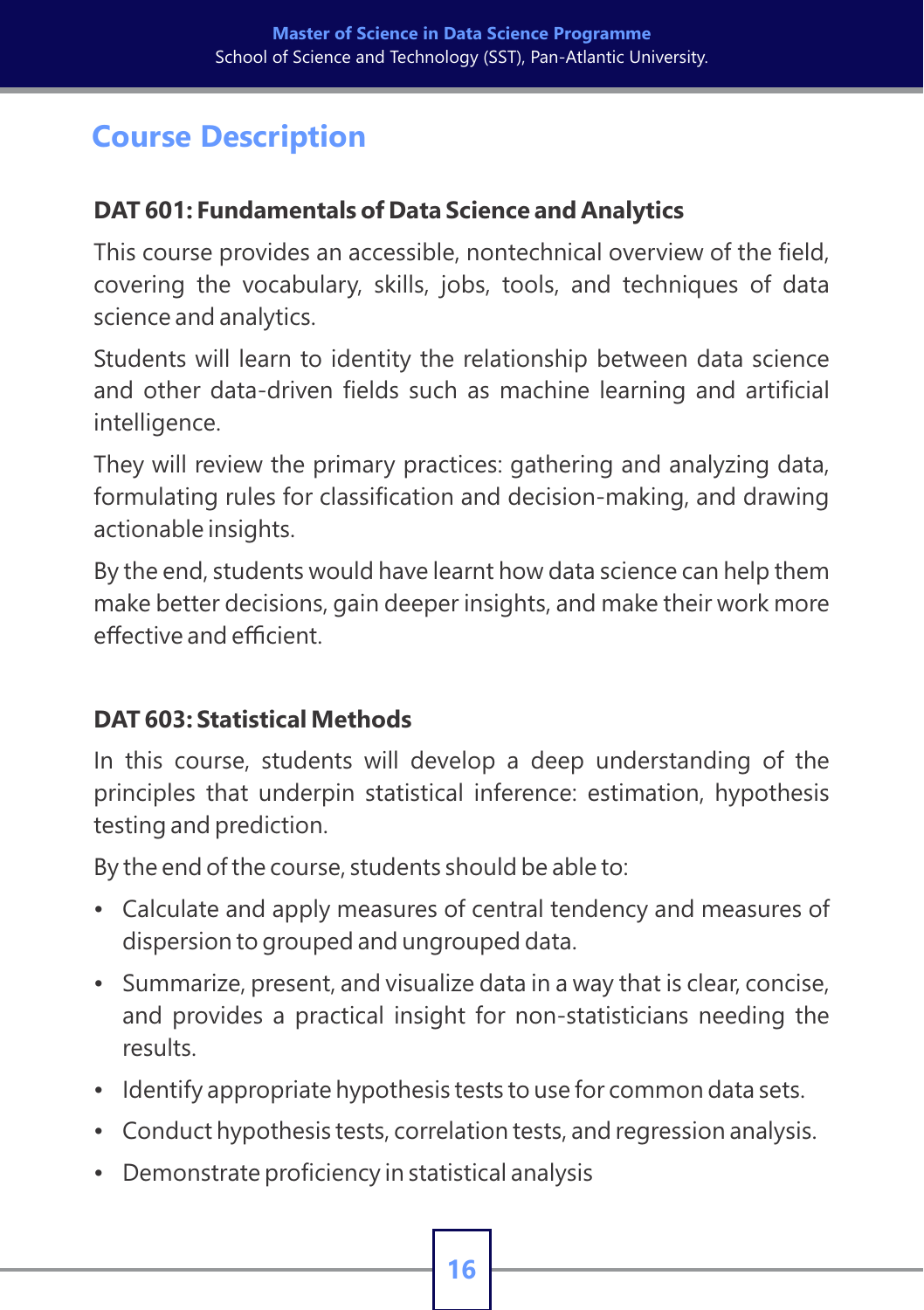#### **DAT 605: Database Modeling and Database Systems**

In this course, students will learn the overview of Database Management, Conceptual Database Design, Logical Database Design, and Physical Database Design.

At the end of the course, students should be able to understand

- Relational Database: Relation, Optimization.
- Relational Model
- Structured Query Language (SQL)
- NoSQL

# **DAT 607: : Foundational Mathematics for Data Science**

Calculus and linear algebra are fundamental concepts in modern mathematics, with applications ranging from statistics and data science to economics, physics, and electrical engineering. Learning the topic, on the other hand, is more about becoming fluent in its language and theory than it is about obtaining computing skills.

Students will learn how to solve Gradient Descent issues using differential and integral calculus in this course. They will also learn about the connections between linear equations, matrices, and linear transformations, as well as the fundamentals of vector and matrix operations, the importance of the base and size of a vector space, and the applications of inner products and orthogonality.

Topics include:

- Equations, combinatorics, and indices.
- Set theory
- Functions and graphs
- Series, inequalities
- Vector Algebra: Scalars and Vectors (Addition, multiplication)
- Matrix algebra
- Calculus (Differentiation and Integration)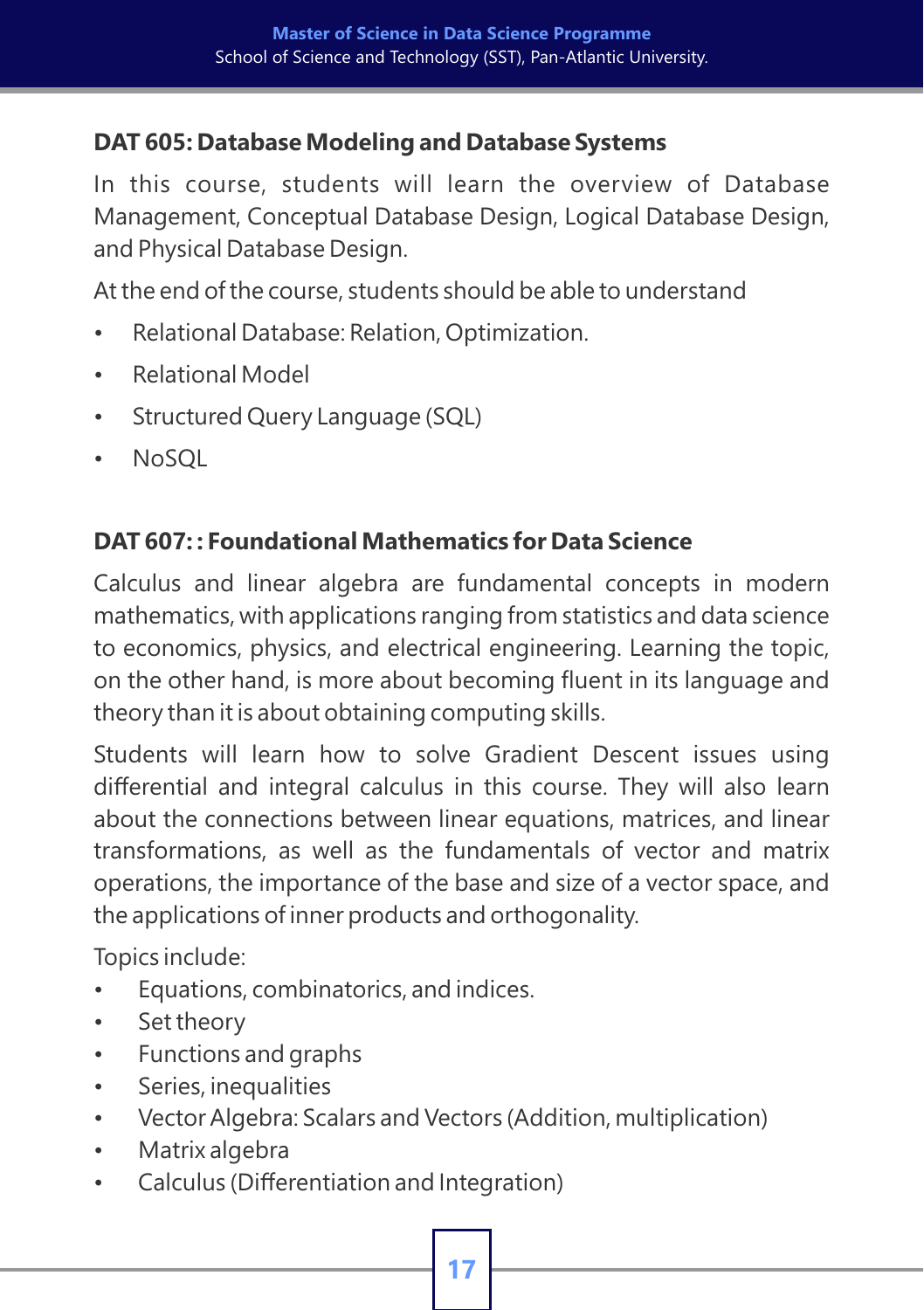### **DAT 609: Research Methodology for Data Science**

This course exposes students to all aspects of research design, data gathering, analysis as well as project/dissertation writing. Special attention will be paid to design of experiments for data science

## **DAT 611: Tools and Platforms for Data Science**

This course introduces the students to a wide range of data science tools and platforms for solving day to day business problems. These will include those for capture, analysis (including big data analysis), visualization, etc.

At the end of this course, students should be able to use tools like:

- Rstudio
- Jupyter
- VS Code
- SAS
- Stata
- Excel
- Power BI
- Apache Spark for big data
- Hadoop for big data
- Tableau for visualization

And platforms like:

- Microsoft azure
- Google cloud

### **DAT 613: Programmeming for Data Science**

In this course, students will learn the programmeming fundamentals required for a career in data science. By the end of the course, students will be able to use Python, R, SQL, requisite python libraries like panda, as well as Git for version control and team collaboration.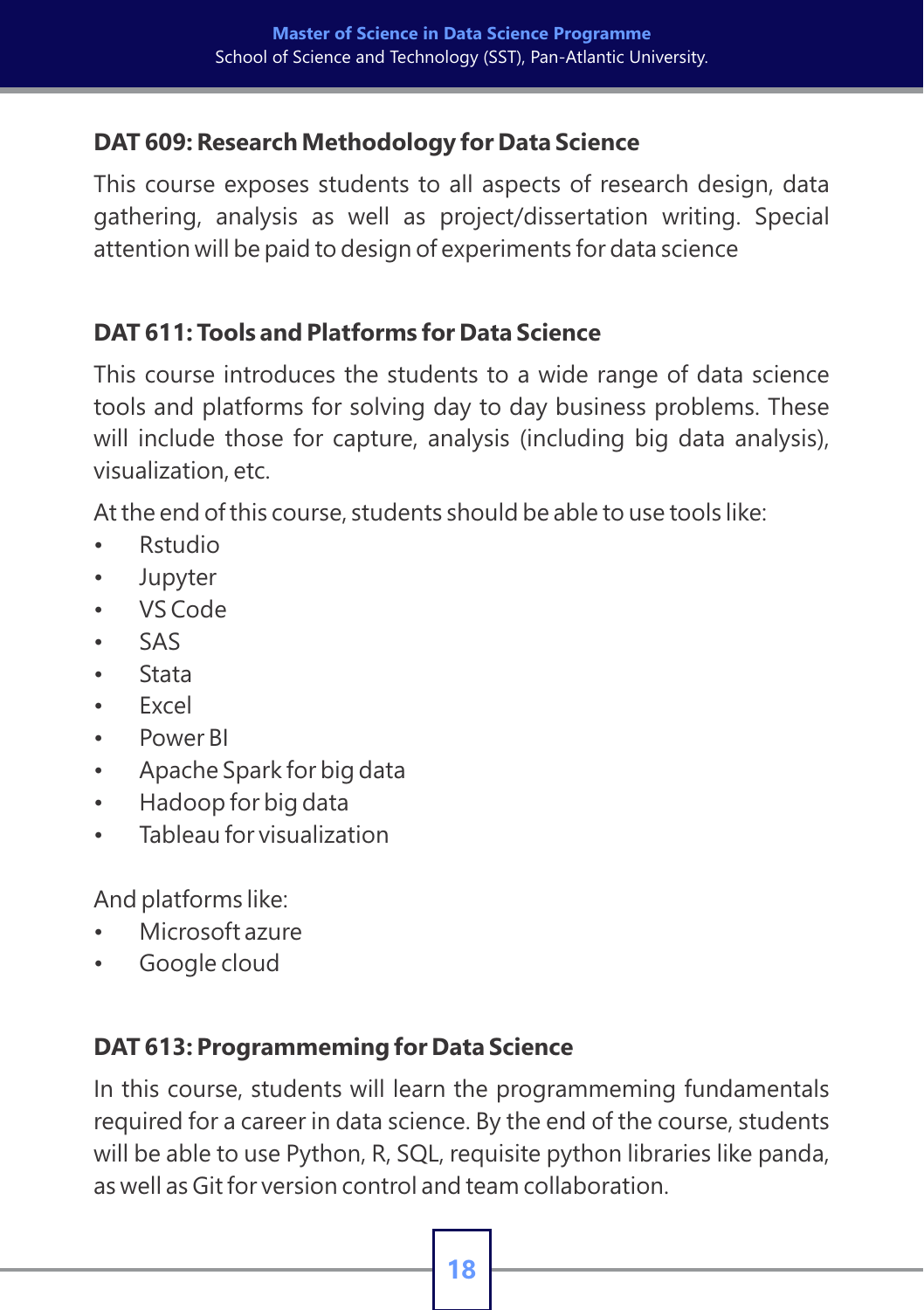### **DAT 615 (Elective): Computer Vision and Internet of Things (IoT)**

This course on the one hand, provides students with computer vision and deep learning techniques. From basic image processing, to building and customizing convolutional neural networks. At the end of this course, students should be able to apply these concepts to vision tasks such as automatic image captioning and object tracking, and build a robust portfolio of computer vision projects.

On the other hand, the course exposes the students to the world of Internet of Things (IoT). The internet of things (IoT), which was once a hazy concept, is now a widespread reality. Consumers and organizations may choose from a wide range of gadgets and services. Internet of things technologies have an influence on our lives and environments, from smart homes to smart cities, from smart gadgets to smart industries.

This course takes a top-down approach, covering a wide range of topics related to the internet of things. It begins with use cases and hazards from the viewpoints of users and companies and concludes with the internet of things' technological underpinning. A collection of strategies is provided to handle the engineering perspective.

Computer vision combined with IP connectivity is explored as a strong basis for innovations in the IoT world.

# **DAT 617 (Elective): Data Management, Visualization and Presentation**.

In order to create meaningful visual representations of data, it is important to have a well-conceived data management framework. This requires the right backend storage, a paradigm for data access, and an engaging front-end for presentation and analysis. In this course, students will learn the art of data management, visualization and presentation that address real world business problems.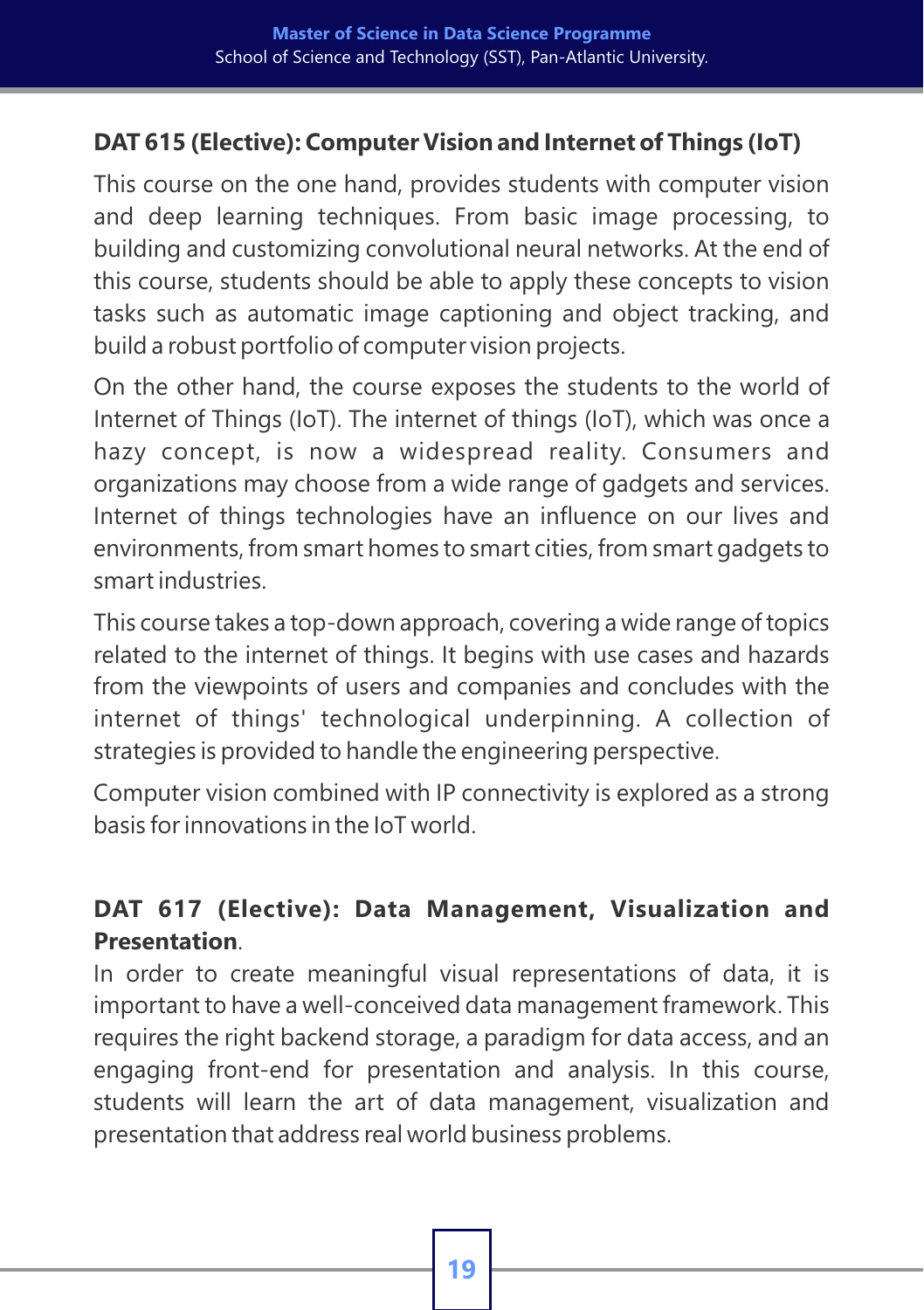### **DAT619: Predictive Analytics for Business**

This course provides students with the scientific approach to solving problems with data. Students will learn geospatial analysis, how to perform A/B testing, Time series analysis and more!!

At the end of this course, students would have learnt to:

- Create mental models to clearly define business issues.
- Visualize and prepare data to improve efficacy of predictive models.
- Identify and implement a variety of predictive modeling techniques.

## **DAT602: Business Cases and Analysis.**

Doing Data Science without a sense of business is like playing chess without the kings on the board. For every business, making its products or services better is the ultimate goal of a data science project. This course introduces the students to a wide range of business problems.

At the end of course, students must have worked on different capstone projects and presented some seminar topics in data science.

# **DAT604: Machine Learning**

Machine learning methods are commonly used across engineering and sciences, from computer systems to physics. Moreover, commercial sites such as search engines, recommender systems (e.g., Netflix, Amazon), advertisers, and financial institutions employ machine learning algorithms for content recommendation, predicting customer behavior, compliance, or risk.

As a discipline, machine learning tries to design and understand computer programs that learn from experience for the purpose of prediction or control.

In this course, students will learn about principles and algorithms for turning training data into effective automated predictions.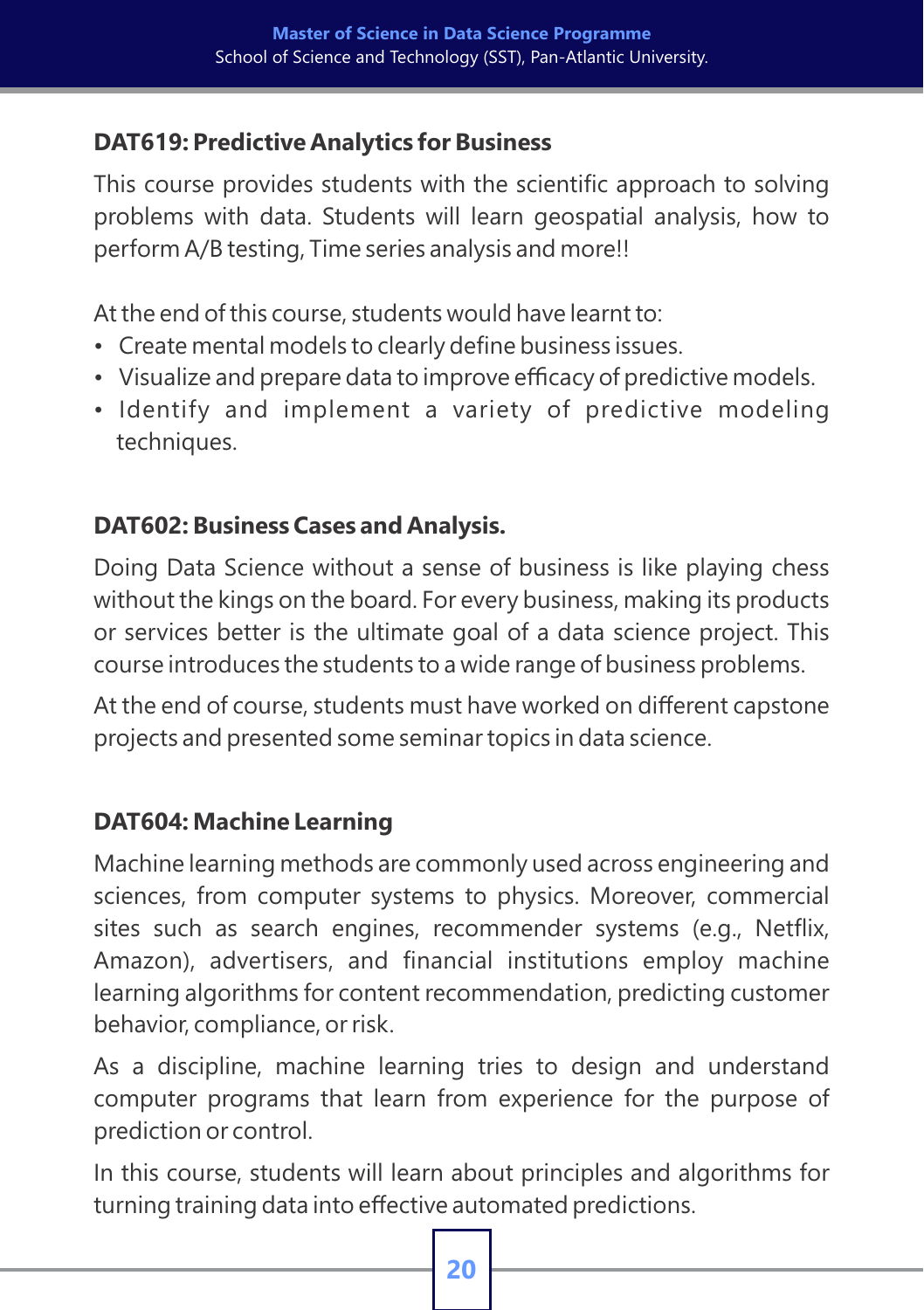### **DAT 606: Deep Learning**

Traditional neural networks rely on shallow nets, composed of one input, one hidden layer and one output layer. Deep-learning networks are distinguished from these ordinary neural networks by having more hidden layers, so-called more depth. These kind of nets are capable of discovering hidden structures within unlabeled and unstructured data (e.g. images, sound, and text), which constitute the vast majority of data in the world.

In this course, students will learn different types of Deep Learning Architectures, such as Convolutional Networks, Recurrent Networks and Autoencoders and then apply them to solving real world problems.

# **DAT 608: Big Data Technologies**

Organizations now have access to massive amounts of data and it's influencing the way they operate. They are realizing that in order to be successful they must leverage their data to make effective business decisions. In this course, students will learn how big data is driving organizational change and the key challenges organizations face when trying to analyze massive data sets.

Furthermore, they will develop their knowledge of big data analytics and enhance their programming and mathematical skills. They will enhance their knowledge of essential analytic tools such as Apache Spark.

# **DAT 610: Ethics and Privacy**

Handling data about persons naturally calls for ethical considerations. It is important for a data scientist to have a good understanding of the principles of ethics and in particular, its applicability to data privacy issues. In this course, students will learn about general and business ethics especially as they relate to data handling.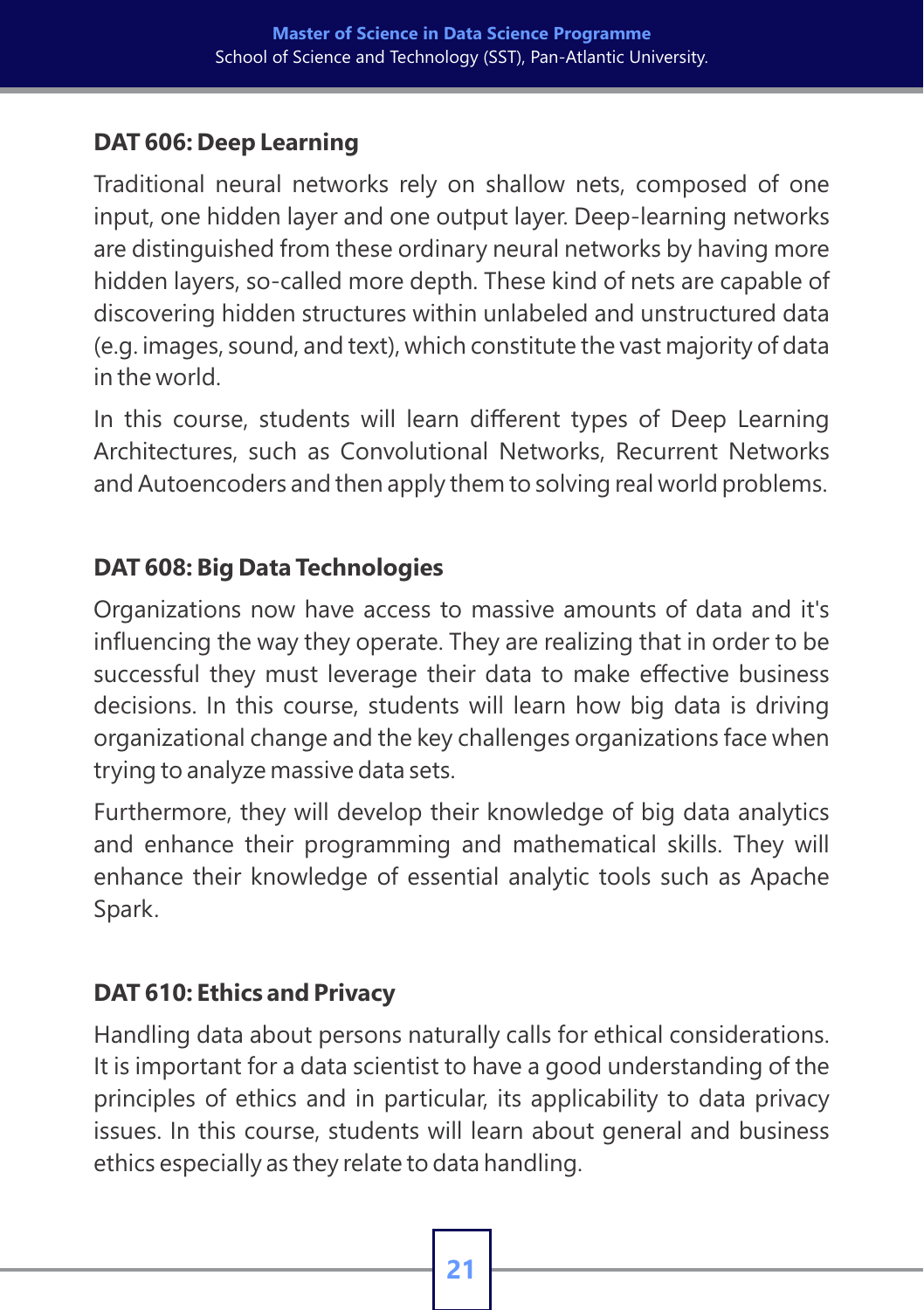#### **DAT 612: Master Thesis**

### **DAT614 (Elective): Advanced Mathematical Methods for Data Science**

This course aims to give students the mathematical background knowledge needed to apply and comprehend contemporary engineering and science methodologies and approaches, especially as they apply to machine learning algorithms To that purpose, the course begins with a review of calculus principles. The concepts of differentiation and integration, as well as crucial extensions to many dimensions, are introduced. The calculus of variations, a frequently utilized optimization tool, is also explained. Integral transformations are also explored, which are important in scientific and engineering applications.

These analytical tools are supplemented by a detailed introduction to linear algebra-related mathematical methods. In addition, the idea of a tensor is presented, which is fundamental in many common techniques to machine learning. Topics include:

- Calculus
- Integral Transformation: Convolutions, Fourier Transformations
- Vector Calculus
- Matrix algebra: Tensors
- Numerical Methods for Linear Equations and Matrices
- Divergence, Cross Entropy. • Information Theory: Entropy, Shannon Entropy, Kulback-Leibler

### **DAT616 (Elective): Natural Language Processing**

In this course, students will learn cutting-edge natural language processing techniques to process speech and analyze text. Build probabilistic and deep learning models, such as hidden Markov models and recurrent neural networks, to teach the computer to do tasks such as speech recognition, machine translation, and more!.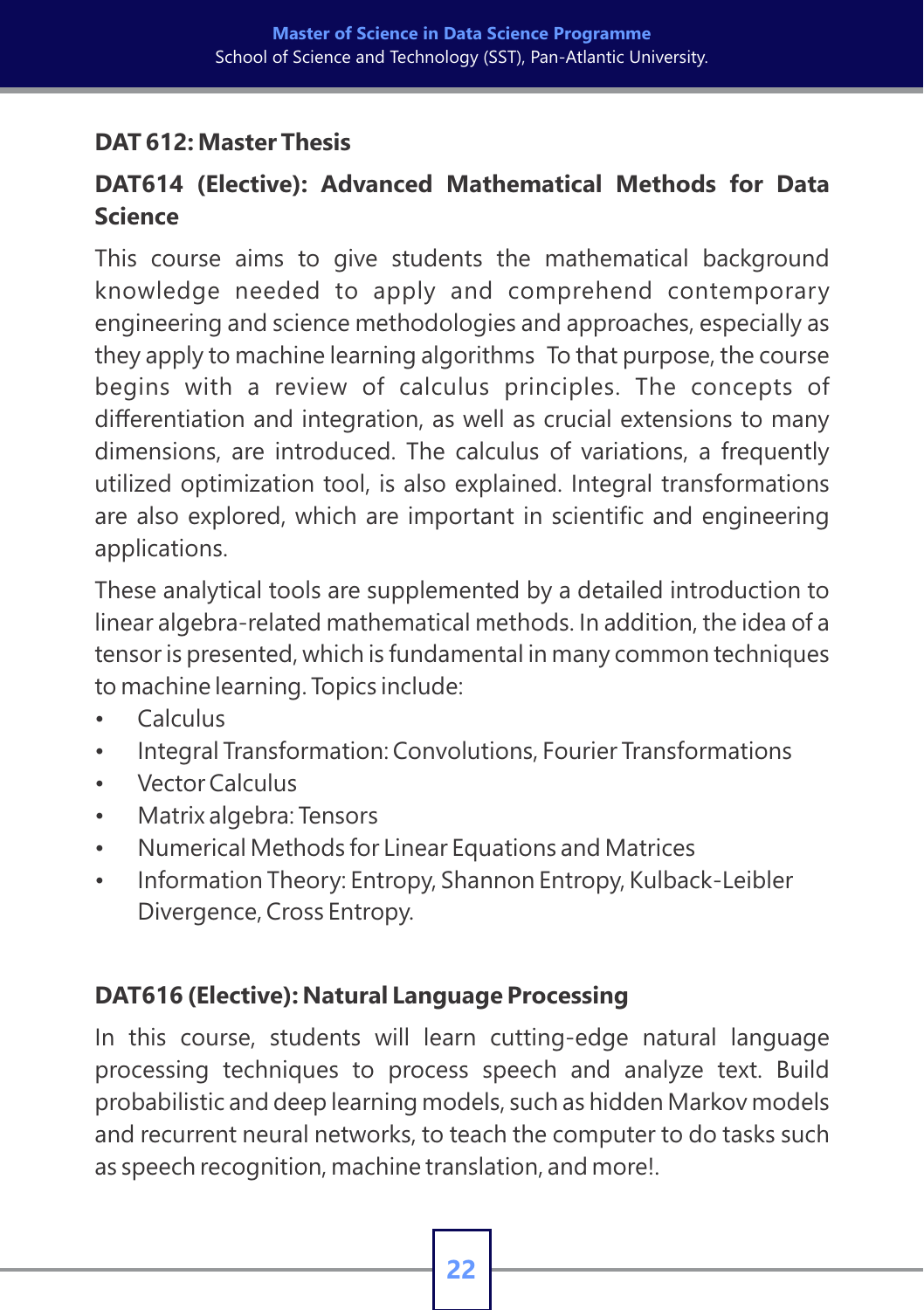Understanding the fundamental principles of NLP allows student to perform essential functions for businesses.

Speech recognition builds a robust customer service branch. Part of speech tagging helps build flexible databases. Accurate Machine translation opens up possibilities for international expansion.

## **DAT618 (Elective): Bioinformatics**

Bioinformatics, also known as Biomedical Informatics, is a multidisciplinary field that tries to comprehend, arrange, and analyze enormous volumes of biological data using specialized software tools. Bioinformatics contributes to scientific experimentation and study by assisting in the knowledge of disease genetics, how unique adaptations develop, the discovery of new agricultural species, and the analysis of variations between various organism populations.

In this course, students will learn the fundamentals of bioinformatics and become proficient in utilizing the theories taught.

# **DAT620 (Elective): Blockchain Technology**

A digital revolution is currently underway with respect to how transactions are carried out. The emergence of bitcoin cryptocurrency exposed the potential benefits of the underlying blockchain technology for business transactions.

Professionals who understand the implications of blockchain technology, and more concretely how to leverage on it for better data management and integrity, can help their companies connect and serve their customers and stakeholders with efficiency and precision, creating new opportunities and staying ahead of competition.

The Blockchain revolution so far seems to be going hand in hand with the well established Web and Mobile approaches to solutions delivery. Therefore, Web and Mobile apps development will also be put in perspective in this course.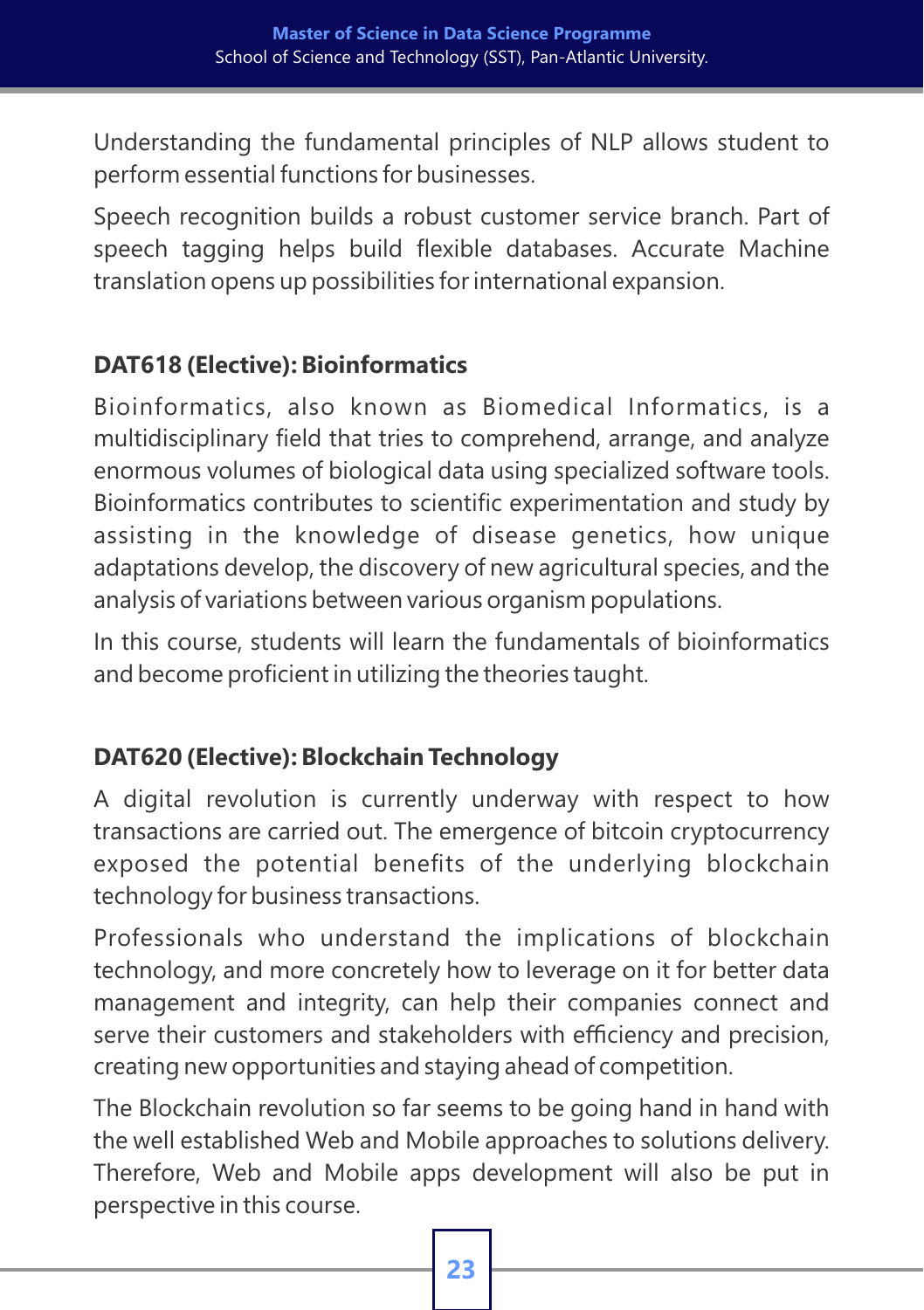In this course, students will learn…

- complement it with insights from data, to solve complex business • The core concepts behind blockchain technology, and how to problems.
- How to create data driven web and mobile platforms.